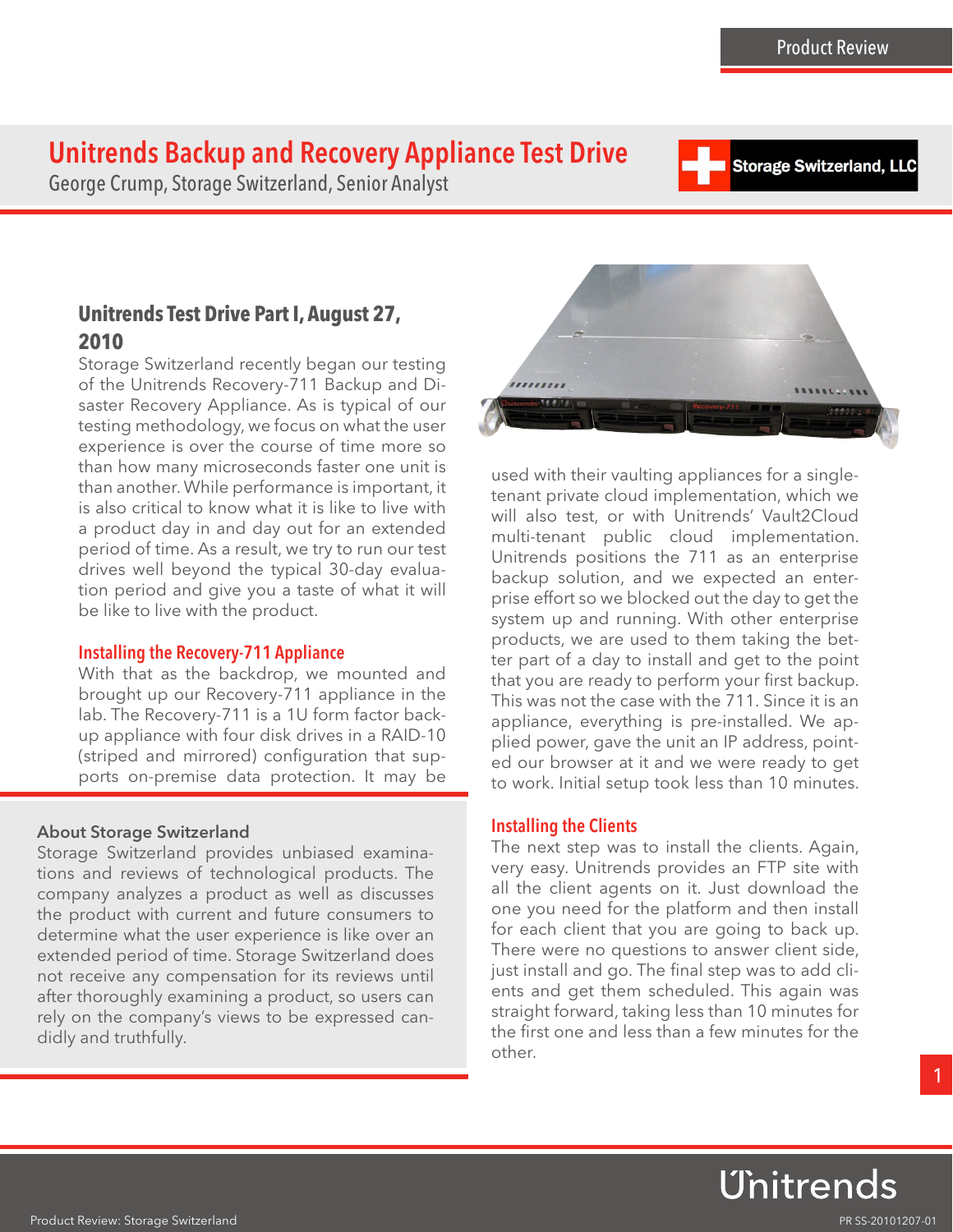As you would expect in an enterprise backup solution, the GUI had several different options that can be selected. We will go over the exact process of adding a client, creating a schedule and excluding or including files in our next entry of the test drive. For this entry we wanted to focus on getting the backup accomplished and making sure we could recover data. As you can see from the first video below we were able to move through the web GUI quite easily. We could quickly schedule backup jobs or manually start them.

In the next video, we walk through the process of manually scheduling a backup and show how to include certain directories or volumes. As the video shows, this process was also pretty easy to follow along, and we were able to accomplish this task very simply.

In our final video for this entry, we recovered data. With a name like Recovery-711, this better work. It did quite nicely. For demonstration purposes, we simply recovered an OS ISO

image, which gave us a chance to see how quickly the 711 could find a single file and put it back in place. The 711 leverages its disk-based backup capabilities to quickly find and restore the file in a matter of minutes.

#### Initial Take

Storage Switzerland's initial take on the Recovery-711 is very positive. This is a robust, enterprise strength backup application pre-packaged in an appliance form factor. We were able to complete our initial set of backups and recoveries with no problem at all. Like other enterprise backup applications the 711 has and needs a variety of options to cover the different types of data protection strategies that any data center might be faced with. It presents those options in a fairly easy to navigate interface. In

"The [Unitrends'] system has been rock solid reliable in an environment The [Unitrends'] system has been<br>rock solid reliable in an environment<br>that is constantly changing."<br>- George Crump, Senior Analyst

upcoming installments of our test drive we will explore each of these in more detail but for now the 711 is certainly making the grade.

# **Unitrends Test Drive Part II, September 10, 2010**

#### Adding a Client

As we continue our ongoing test of the Unitrends Recovery Appliance, we will walk step-bystep through many of the tasks required when dealing with an enterprise backup process. The Unitrends appliance aced one the biggest challenges of any new system: getting the unit installed and running. As we showed last week, we were able to successfully backup and recover data within just a few minutes of installing the system. This week, we will focus on one of the

> other more traditionally difficult tests--adding a client to the backup process.

> The first step in adding a client is to download the correct client software from the Unitrends FTP site. Navigating that site is self-

explanatory as is the actual client installation. In the lab, this entailed copying the client install program to one of our servers and then executing the installation program.

On UNIX and Mac, this is a command line process, which for Mac users might be a little disconcerting, but considering that the Recovery Appliances should be installed in an enterprise, we don't think it is a major problem and certainly something that a system administrator could handle with ease. A simple "/." command and the install was underway, completing a few seconds later. For command line leery Macintosh environments, a call to Unitrends technical support offers quick guidance. In UNIX or Linux environments, the installation process should come as no surprise. For the Windows platform, which is probably the most common installa-

Unitrends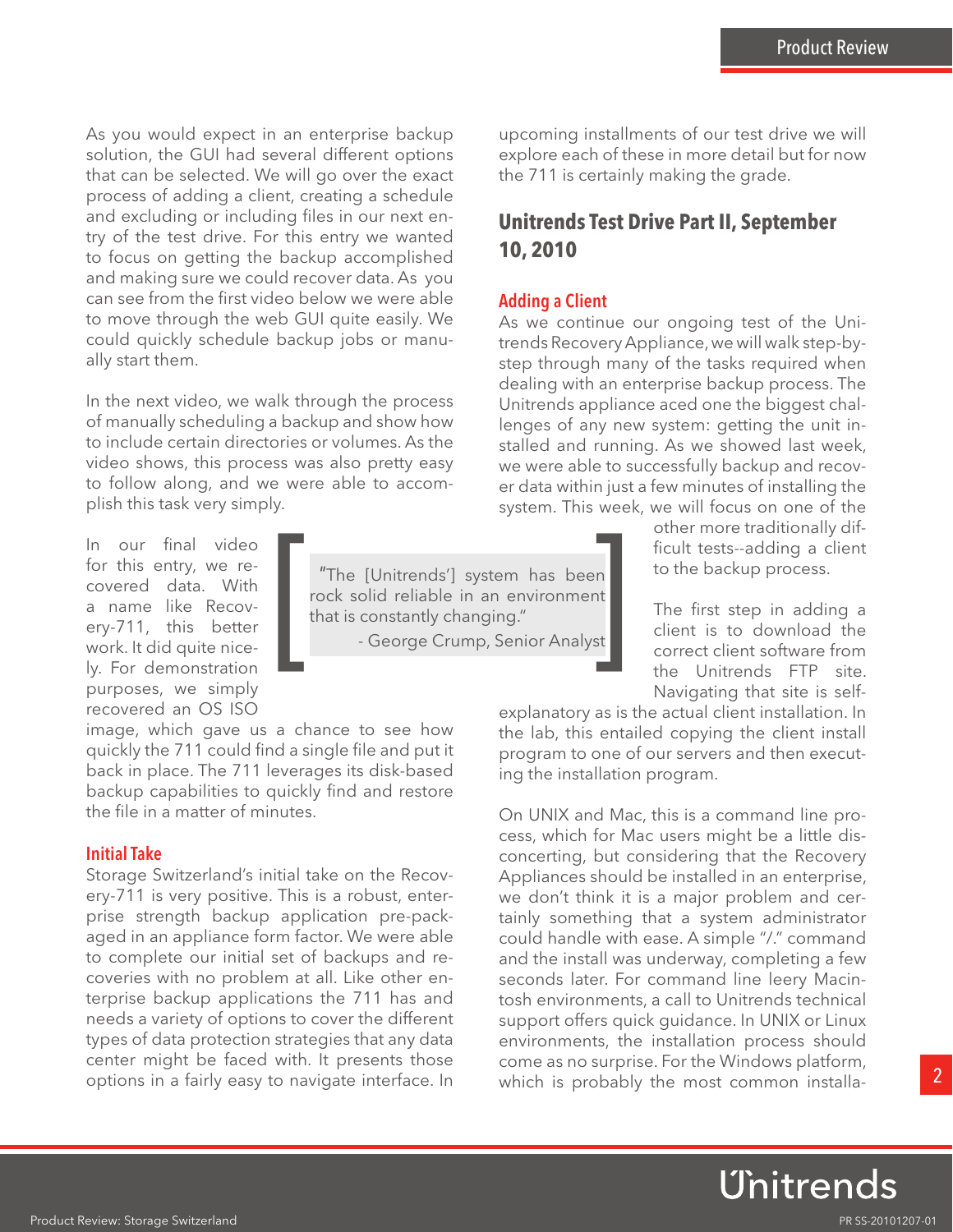tion type, the installation is, as you would expect, completely GUI driven. Simply follow the prompts, which amounts to clicking the "next" button a few times, and the client is installed and running.

In both cases the bulk of the "work" to be done with the client is from the web-based GUI, which controls the Recovery Appliance. In fact, we did several of our client installs via a remote connection, so not having to do much client side work made things easier. As the video will show, we were then able to step through the process of adding a client to the backup software. The next step was to add the new client's information to our host table, then add the client to the backup job. As a final step we executed a manual backup of the client.

#### Storage Switzerland's Take

I'm not sure how you can make adding a client to a backup process easier. While adding a client to the Recovery Appliance requires touching each new client, I find this process much easier than some of the "agent-less" backup software we have used that leverage some sort of file sharing protocol. When trying to set the various file sharing options, there always seems to be an odd wrinkle here or there that causes some clients not to work. Agents provide the consistency that most administrators seek. It should also be noted that editing a host table is usually a command line process, having it driven via a web interface made for a refreshing change. Since we are in a lab environment, host tables are our preferred setup. You can, of course, use other, more common methods like directory services to identify hosts with the agent installed.

In our next update, we will cover how the scheduling aspect of the Recovery Appliance works. This is critical since most enterprises require very fine-grained scheduling at times, and most software makes you work very hard to achieve that granularity.

# **Unitrends Test Drive Part III, September 22, 2010**

#### Scheduling and Exclusions

Our testing of the Unitrends backup appliance continues, and with the basics out of the way, we are moving on to some of the nitty gritty details that you expect and need out of an enterprise backup solution. This entry, we focus on scheduling of backup jobs, which in my experience with backup systems is critical in enterprise environments.

Before we get to scheduling, let's talk about how the Recovery Appliance is working in our environment. We are repeatedly told by our readers that one of the things they like best about our reviews is that we test the products for a long time and we actually use them in production. We don't cram everything possible into a week and see what happens. We live with the products. Just like cramming for a test doesn't do you any good, rushing through a review doesn't give you the real world information you want. This is the case with the Unitrends Recovery Appliance. We have had it in the lab for over a month now, and we use it every day to protect the data on our lab and production servers. Most days it runs without us even thinking about it, which is what you want for a data pro-



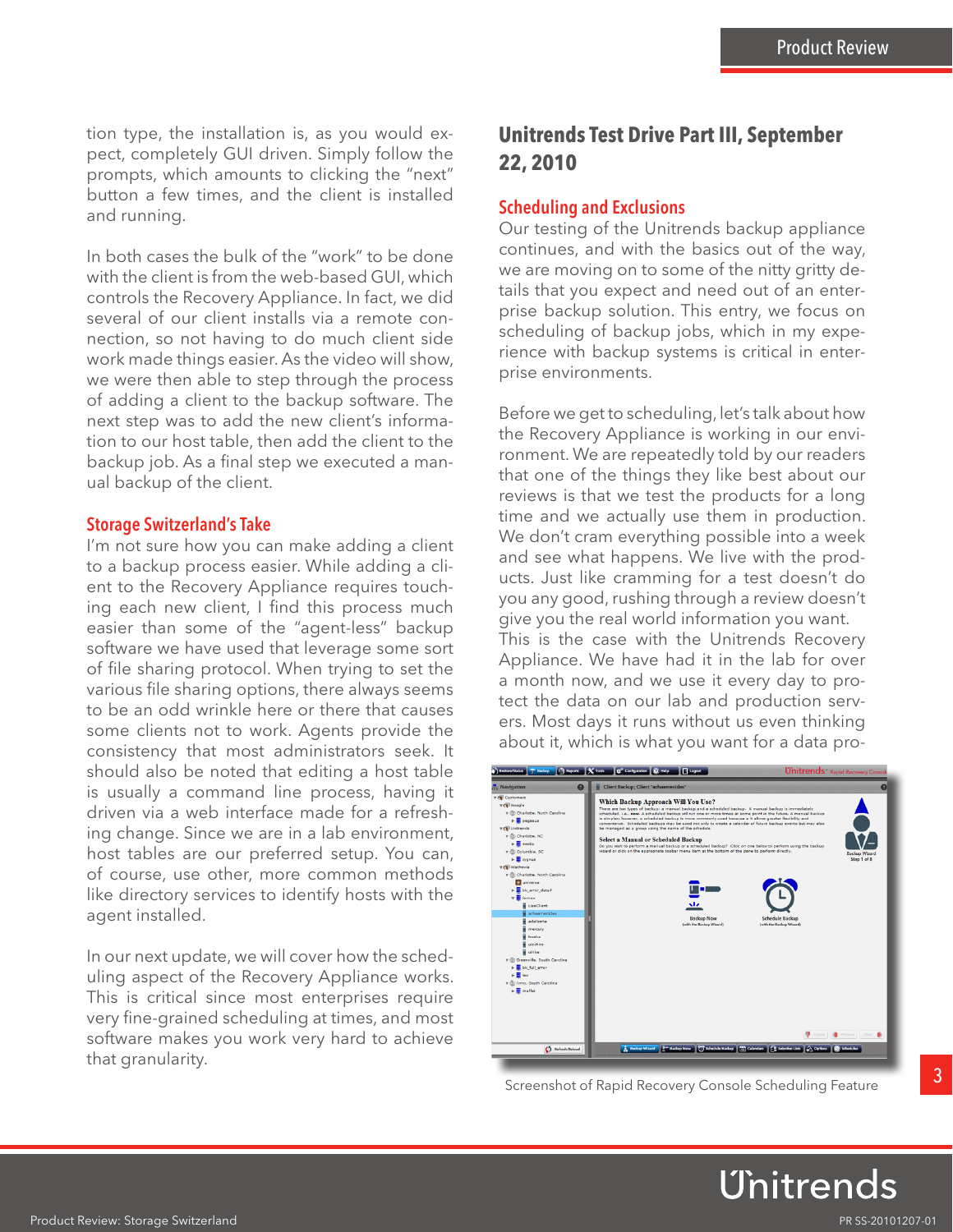

Screenshot of Rapid Recovery Console Schedule Buttons

tection product, just work and let me know if something goes wrong. We've had no failures, no unexpected reboots or crashes. The system has been rock solid reliable in an environment that is constantly changing. Not something that the typical backup system handles well.

With our confidence in the system growing we have been assigning increasingly more clients and data to the appliance for it to protect. Although the evaluation system has more than enough storage on it to protect our entire environment a couple times over, our network can't always handle the transfer of all of that data at the same time, at least until we complete our 10GbE upgrade. Also there are situations where we will want data retained for different periods of time or times where I know certain servers will be less busy than others. For example, many of our lab servers are actually the most busy at night when they are sent off on a data generation task or some read/write performance test. In both cases these are situations where you want a finer level of control over the backup process than what a default job will provide.

Scheduling is an area that legacy backup products have struggled with. Integrating a relatively complex concept into a GUI that is approachable by the user is challenging. The usability of a feature like scheduling is compounded by the fact that you don't always use that feature, so when you do, you have to remind yourself of how it works. A good GUI should help with all of this, and it is something that the Unitrends Recovery Appliance does particularly well. As you

can see from the video below, we were easily able to navigate the GUI, create a new calendar to set when the different types of backups would be executed and then add a particular type of client to that schedule.

We believe that calendaring is particularly important in disk-to-disk backup systems. A tape backup concept of weekly full backups and daily incremental backups really does not apply to disk. There isn't the requirement to consolidate your full backup jobs together because you are not going to have to scan through individual tapes to complete a restore. We suggest using a quarterly or even a half year full backup strategy with disk and just doing incremental backups the rest of the time. My only request on scheduling would be to add the ability to do "Last Saturday of Every Quarter" instead of the "Last Day of the Quarter," which might be a weeknight as well as the option to disable the incremental job on that night. Despite that small nit, Unitrends gives you a lot of flexibility to design your calendar and its schedule almost any way you want.

In the screenshot, you will see that all the actions that you can take on a schedule are clearly presented with large buttons that guide you through the process. Most importantly, the GUI follows a top down workflow that allows you to fill in the details that it needs in the right order.

#### Storage Switzerland's Take

We found the scheduling capabilities of the Unitrends Recovery Appliance to be very good and provide almost all the fine grain control that

Unitrends